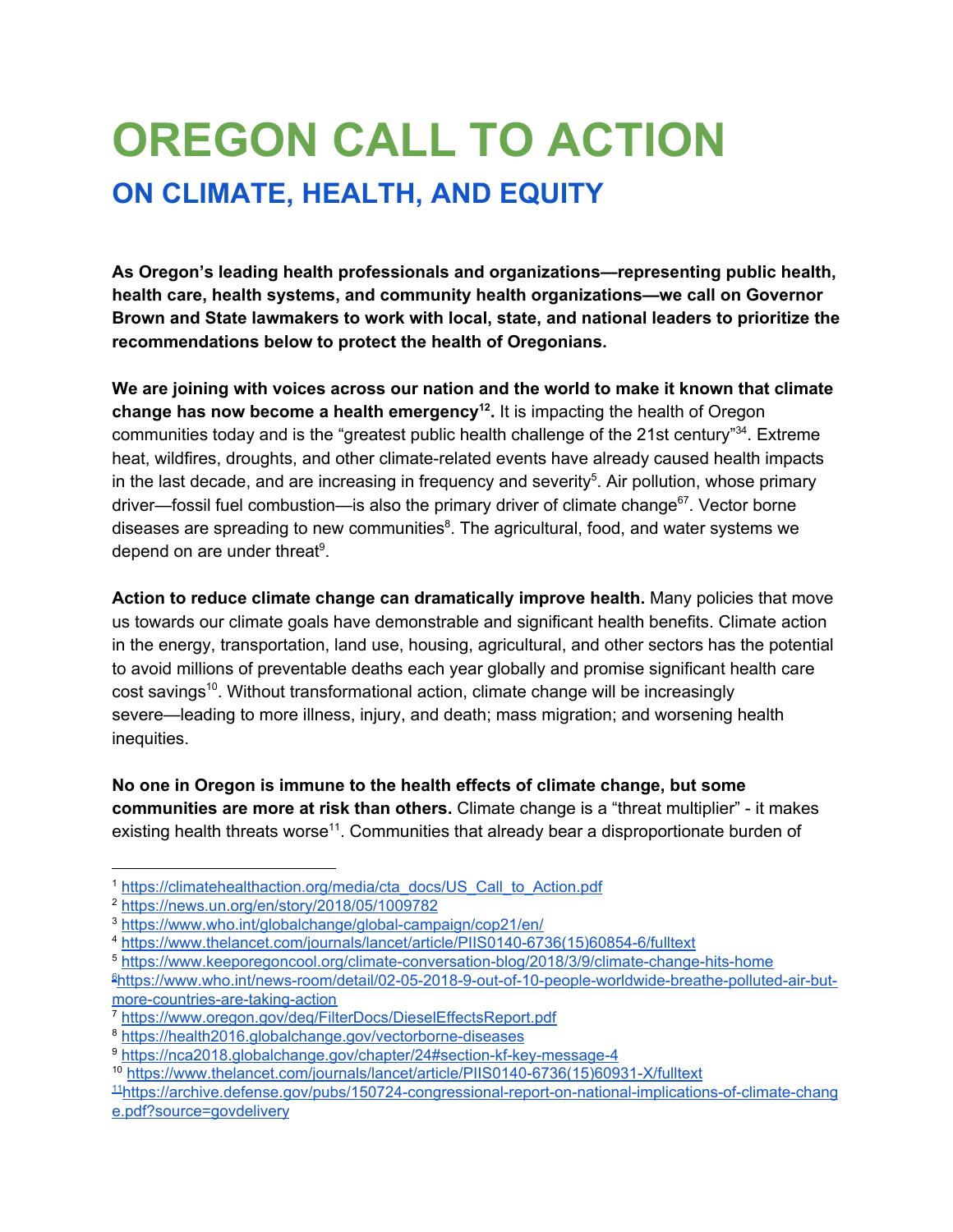disease in Oregon, including communities of color and low-income households, are also more at risk of climate-related threats<sup>12</sup>. Not only that, but these same groups often have fewer resources and opportunities to prepare for, recover from, and adapt to climate impacts<sup>13</sup>.

**By mobilizing climate action for health and health action for climate, Oregon can be a leader in reducing climate pollution and building healthy, resilient communities.** This is a crucial moment. We need strong leadership on climate action to protect our health and that of future generations. The priority actions outlined below are urgent and essential steps to protect the health of Oregonians in this era of climate change.

### **CLIMATE ACTION FOR HEALTH**

Making health integral to climate policymaking at all levels and across all sectors offers a major opportunity to strengthen support for climate action, advance climate solutions, and achieve public health goals through win-win strategies that promote climate justice and health equity. We urge Governor Brown and Oregon lawmakers to advance the following priorities.

#### **PRIORITY ACTIONS**

**1. Meet and strengthen Oregon's greenhouse gas emission reduction commitments**.

Oregon is no longer gaining ground in its greenhouse gas (GHG) emissions reduction efforts<sup>14</sup>. Oregon's GHG goals are not likely to be met with existing and currently planned actions. A large and rapid reduction in carbon emissions is essential. Key policies include:

- Do not further delay legislative action on establishing a statewide climate program. This program needs to be robust and able to lead the implementation of climate legislation that will help us meet our greenhouse gas emission goals, while also leading investments in climate adaptation and community resilience measures. The program needs to develop statewide strategies that coordinate and leverage across agencies and sectors to advance climate mitigation and climate adaptation in Oregon.
- The work of the Legislature's Joint Committee on Carbon Reduction points to the need for Oregon to fully develop an economy-wide GHG cap and invest program<sup>15</sup> — or a comparably effective pricing mechanism. In combination with other state and local

<sup>12</sup>[https://www.oregon.gov/oha/PH/HEALTHYENVIRONMENTS/CLIMATECHANGE/Documents/2018/201](https://www.oregon.gov/oha/PH/HEALTHYENVIRONMENTS/CLIMATECHANGE/Documents/2018/2018-OHA-Climate-and-Health-Policy-Paper.pdf) [8-OHA-Climate-and-Health-Policy-Paper.pdf](https://www.oregon.gov/oha/PH/HEALTHYENVIRONMENTS/CLIMATECHANGE/Documents/2018/2018-OHA-Climate-and-Health-Policy-Paper.pdf)

<sup>13</sup>[https://www.oregon.gov/oha/PH/HEALTHYENVIRONMENTS/CLIMATECHANGE/Documents/oregon-cli](https://www.oregon.gov/oha/PH/HEALTHYENVIRONMENTS/CLIMATECHANGE/Documents/oregon-climate-and-health-profile-report.pdf) [mate-and-health-profile-report.pdf](https://www.oregon.gov/oha/PH/HEALTHYENVIRONMENTS/CLIMATECHANGE/Documents/oregon-climate-and-health-profile-report.pdf)

<sup>14</sup>[https://static1.squarespace.com/static/59c554e0f09ca40655ea6eb0/t/5c2e415d0ebbe8aa6284fdef/1546](https://static1.squarespace.com/static/59c554e0f09ca40655ea6eb0/t/5c2e415d0ebbe8aa6284fdef/1546535266189/2018-OGWC-Biennial-Report.pdf) [535266189/2018-OGWC-Biennial-Report.pdf](https://static1.squarespace.com/static/59c554e0f09ca40655ea6eb0/t/5c2e415d0ebbe8aa6284fdef/1546535266189/2018-OGWC-Biennial-Report.pdf)

<sup>15</sup> [https://www.oregon.gov/gov/Pages/carbonpolicy\\_index.aspx](https://www.oregon.gov/gov/Pages/carbonpolicy_index.aspx)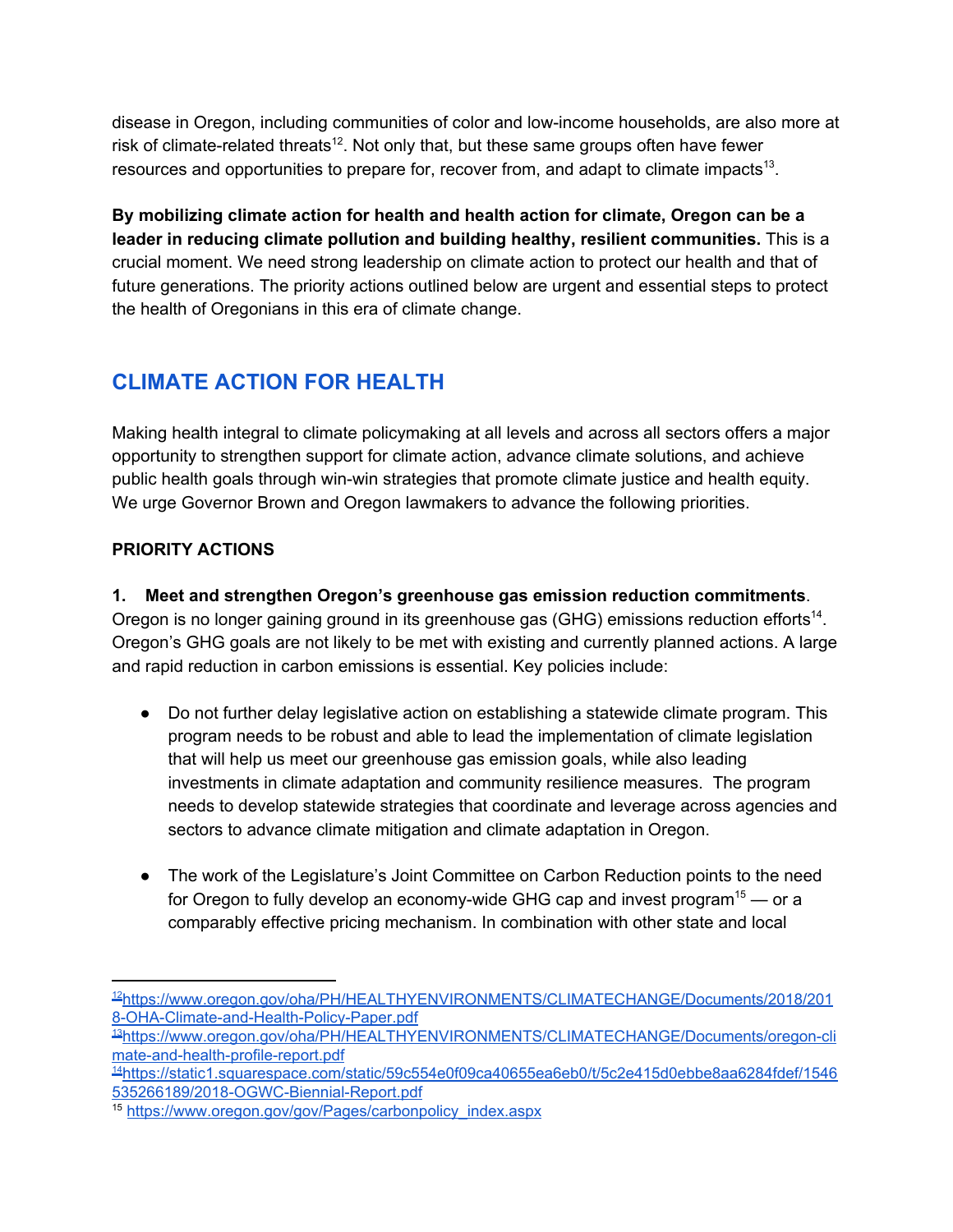government investments and policies, and private sector initiatives, this will enable the state of Oregon to get back on track with legislatively-enacted reduction goals.

• Oregon's consumption-based inventory of greenhouse gas emissions<sup>16</sup> shows that the state's consumption of goods and services like cars, food, fuels, appliances and clothing—many of which are produced in other states or overseas - is increasing every year. Oregon needs a plan for incentivizing households and businesses to adopt healthier, lower carbon footprints.

**2. Transition to clean, safe, and renewable energy.** Oregon is already a leader in renewable energy and energy efficiency. Changing our energy use and systems will allow Oregon to meet our growing energy needs affordably, while reducing climate and air pollution. Key policies include:

- Support a rapid reduction of petroleum and natural gas use in transportation through steady investment and regulations requiring the transition to zero emission vehicle technologies as quickly as possible across the transportation sector.
- Achieve Oregon's goals for building efficiency and a zero carbon future by reducing carbon impacts from new and existing buildings. Transition away from wood-burning and natural gas use for home heating and cooking to maximize health benefits and reduce conventional air pollutants alongside reductions in carbon and short-lived climate pollutants.
- Assess and address the health impacts of oil and gas extraction, production, pipelines and transportation on Oregon's communities and provide stronger protections against fossil fuel industry impacts on clean air and water.

**3. Increase investment in active transportation in the transition to zero-carbon transportation systems.** Transportation GHG emissions have risen over the last several years and there has been a lack in progress implementing the 2013 Statewide Transportation Strategy (STS) to reduce GHGs. Shifting from driving to active modes of travel—walking, bicycling, and public transit—can not only help us reach those goals, but substantially reduce rates of non-communicable diseases and injuries $17$ . Key policies include:

● Move STS recommendations forward and direct Oregon transportation agencies to make carbon reductions central to their mission. This means prioritizing policies that incentivize low-carbon choices such as deploying electric vehicles and charging systems; electrifying transit and increasing transit service; and significantly increasing the percentage of transportation investments for infrastructure and programs that

<sup>16</sup> <https://www.oregon.gov/deq/mm/Pages/Consumption-based-GHG.aspx> <sup>17</sup>[https://www.oregon.gov/oha/PH/HEALTHYENVIRONMENTS/CLIMATECHANGE/Documents/2018/201](https://www.oregon.gov/oha/PH/HEALTHYENVIRONMENTS/CLIMATECHANGE/Documents/2018/2018-OHA-Climate-and-Health-Policy-Paper.pdf) [8-OHA-Climate-and-Health-Policy-Paper.pdf](https://www.oregon.gov/oha/PH/HEALTHYENVIRONMENTS/CLIMATECHANGE/Documents/2018/2018-OHA-Climate-and-Health-Policy-Paper.pdf)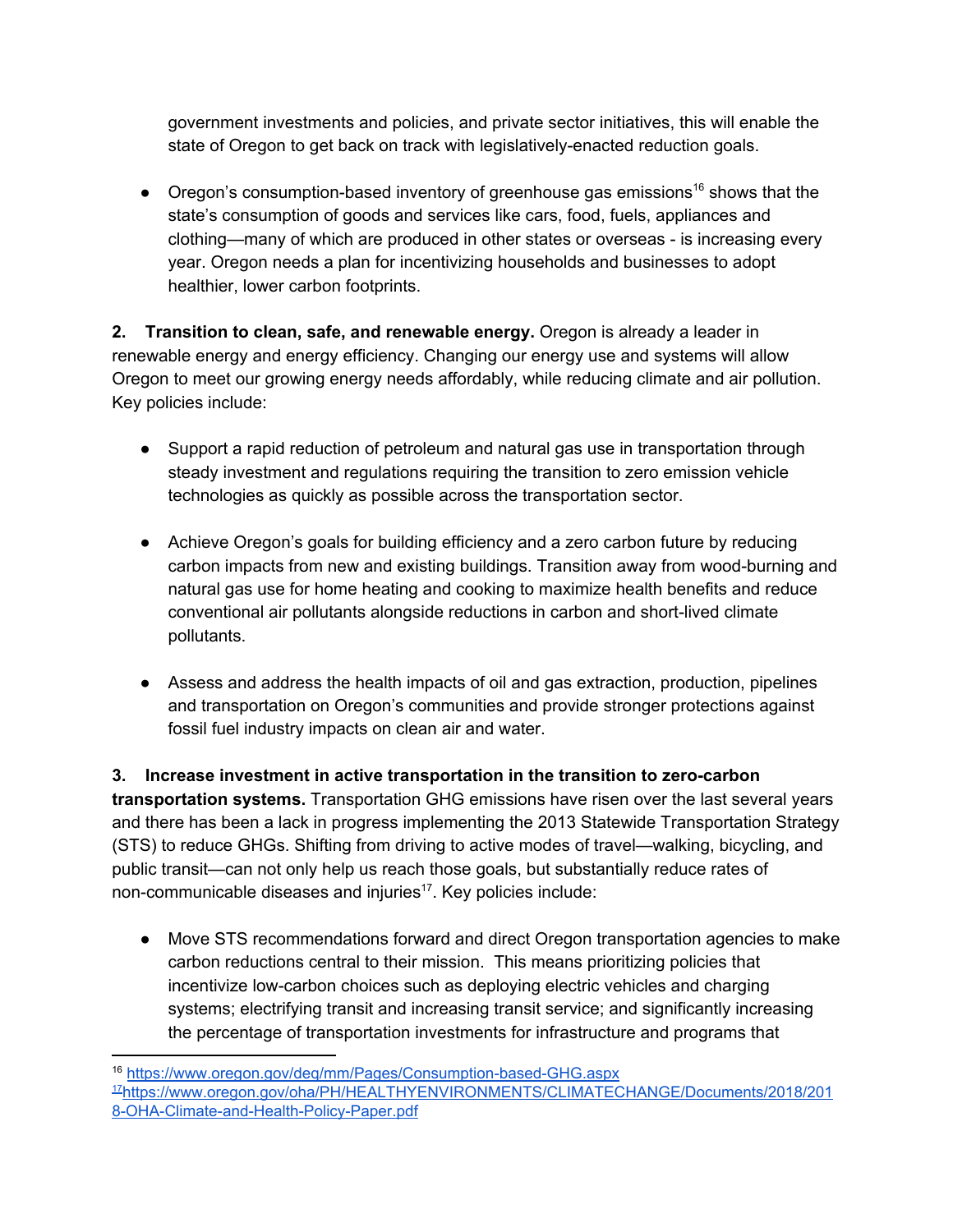promote safe walking and cycling, and for affordable, accessible, and convenient public transit infrastructure, maintenance, and operations.

- Invest in affordable housing throughout Oregon to avoid displacement and super-commuting based on families' ability to afford housing near jobs.
- Establish targets for the vehicle miles traveled reductions necessary to achieve strengthened regional greenhouse gas emissions targets along with incentives and accountability to meet them.

**4. Build local, healthy, and sustainable food and agricultural systems. By changing what we eat, and how we grow, harvest and transport our food, we can protect our health and significantly reduce our carbon footprint.** Practices that reduce food waste, conserve and regenerate our soil, conserve and protect our water, and sustain our fisheries are essential to safeguard our food supply in the face of climate impacts. Building resilient local food systems can support the livelihoods of agricultural communities, expand access to healthy food, and reduce carbon emissions. Key policies include:

- Establish and sufficiently staff a public-private task force, or food policy council, to develop a state plan and goals that prioritize and enable sustainable food policy that reduces reliance on industrial animal-based agriculture and environmentally damaging agricultural and fisheries practices, including strategies to protect clean water.
- Increase support to Oregon farms that are growing our fruits and vegetables in sustainable ways.
- Encourage Oregon's children to enjoy healthy plant-based diets and reduce consumption of factory- farmed meat by implementing a strategy to provide meat-free options in all subsidized school meals.

**5. Ensure that all Oregonians have access to safe and affordable drinking water and a sustainable water supply**. There is nothing more fundamental to human existence than water. Key policies include:

- Provide adequate funding to assure safe and affordable drinking water to all Oregonians.
- Enhance regulations to prevent water contamination and develop a statewide plan for sustainable groundwater management. Invest in programs for water conservation, efficiency, and infrastructure resilience.

**6. Invest in policies that support a just transition for workers and communities adversely impacted by the transition to a low-carbon economy.** A sustainable and equitable low-carbon economy requires shared prosperity including fair employment and economic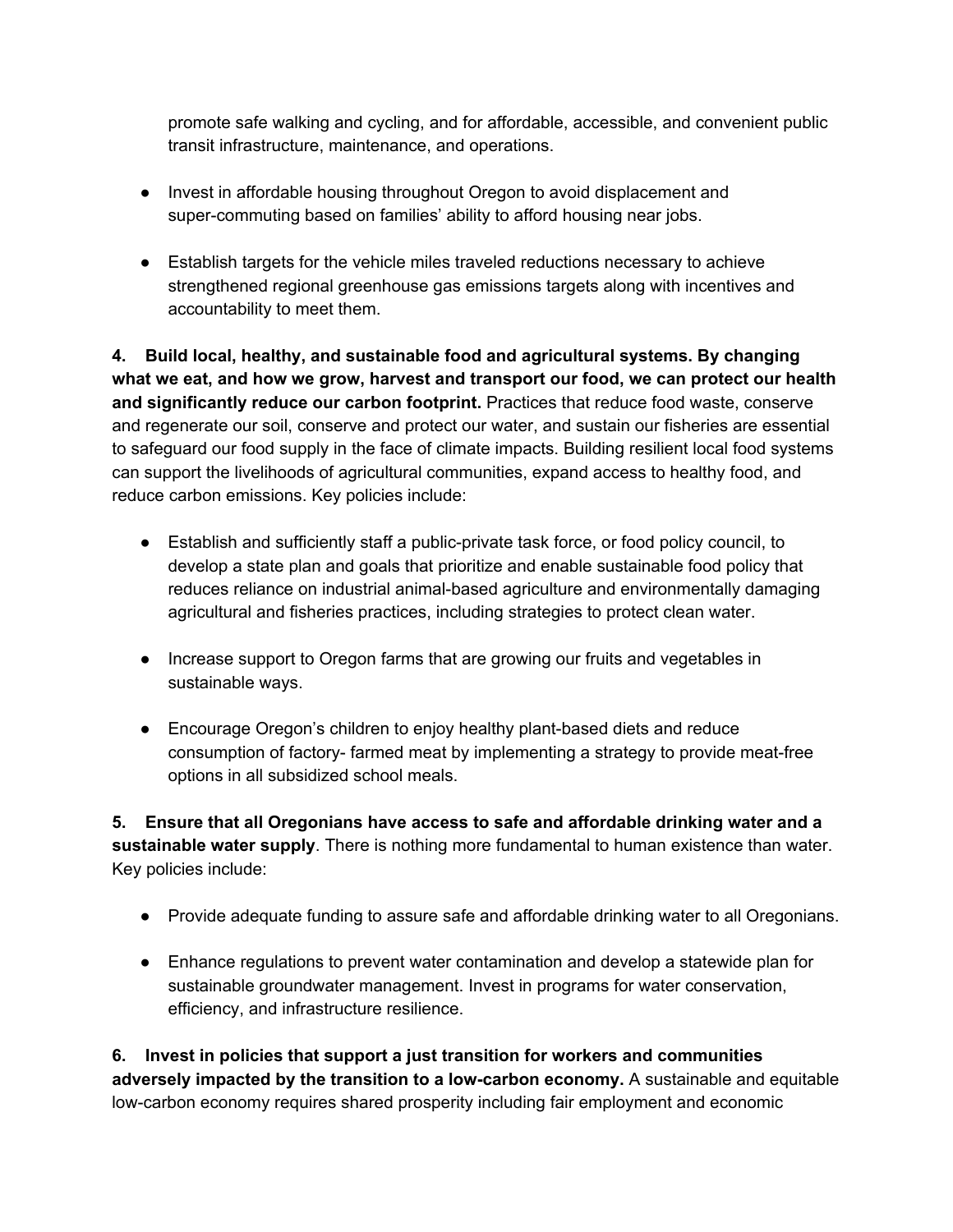opportunities for workers and communities that rely on and are impacted by fossil fuel industries 1819. Key policies include:

- Build on existing efforts in Oregon to further assess and alleviate impacts on workers and communities potentially affected by job or economic losses related to climate policy, through inclusive engagement.
- Advance a just transition through greater investments in workforce training and development, local hiring programs, and community-directed infrastructure with a focus on jobs-housing-transit balance.

## **HEALTH ACTION FOR CLIMATE**

Proactive support is required to expand health sector efforts to reduce greenhouse gas emissions in health facilities; build resilience through the integration of climate considerations in health systems, policies, programs, and investments; and effectively communicate the health threats of climate change together with the health benefits of climate action.

#### **PRIORITY ACTIONS**

**7. Engage the health sector voice in climate policy and action. Health leaders are ready to engage in climate policy discussions and public education.** Health professionals can significantly increase public support for transformative climate action. Key policies include:

- Ensure that health leaders are at the table to maximize health co-benefits of climate policy and action.
- Implement a coordinated statewide cross-agency campaign, using lessons from public health campaigns such as tobacco control, to emphasize the health impacts of climate change and the health benefits of climate action.

**8. Incorporate climate solutions into all health care and public health systems**. Oregon's local health departments do not have adequate capacity to build climate resilience<sup>2021</sup>. Hospitals and health care systems need to implement climate-smart health care, build facility resilience,

<sup>18</sup>[https://www.oecd.org/environment/cc/g20-climate/collapsecontents/Just-Transition-Centre-report-just-tra](https://www.oecd.org/environment/cc/g20-climate/collapsecontents/Just-Transition-Centre-report-just-transition.pdf) [nsition.pdf](https://www.oecd.org/environment/cc/g20-climate/collapsecontents/Just-Transition-Centre-report-just-transition.pdf)

 $19$ [http://www.ilo.org/wcmsp5/groups/public/---ed\\_emp/---emp\\_ent/documents/publication/wcms\\_432859.p](http://www.ilo.org/wcmsp5/groups/public/---ed_emp/---emp_ent/documents/publication/wcms_432859.pdf) [df](http://www.ilo.org/wcmsp5/groups/public/---ed_emp/---emp_ent/documents/publication/wcms_432859.pdf)

<sup>20</sup>[https://www.oregon.gov/oha/PH/HEALTHYENVIRONMENTS/CLIMATECHANGE/Documents/2018/201](https://www.oregon.gov/oha/PH/HEALTHYENVIRONMENTS/CLIMATECHANGE/Documents/2018/2018-OHA-Climate-and-Health-Policy-Paper.pdf) [8-OHA-Climate-and-Health-Policy-Paper.pdf](https://www.oregon.gov/oha/PH/HEALTHYENVIRONMENTS/CLIMATECHANGE/Documents/2018/2018-OHA-Climate-and-Health-Policy-Paper.pdf)

<sup>21</sup>[https://www.oregon.gov/oha/PH/ABOUT/TASKFORCE/Documents/PHModernizationReportwithAppendi](https://www.oregon.gov/oha/PH/ABOUT/TASKFORCE/Documents/PHModernizationReportwithAppendices.pdf) [ces.pdf](https://www.oregon.gov/oha/PH/ABOUT/TASKFORCE/Documents/PHModernizationReportwithAppendices.pdf)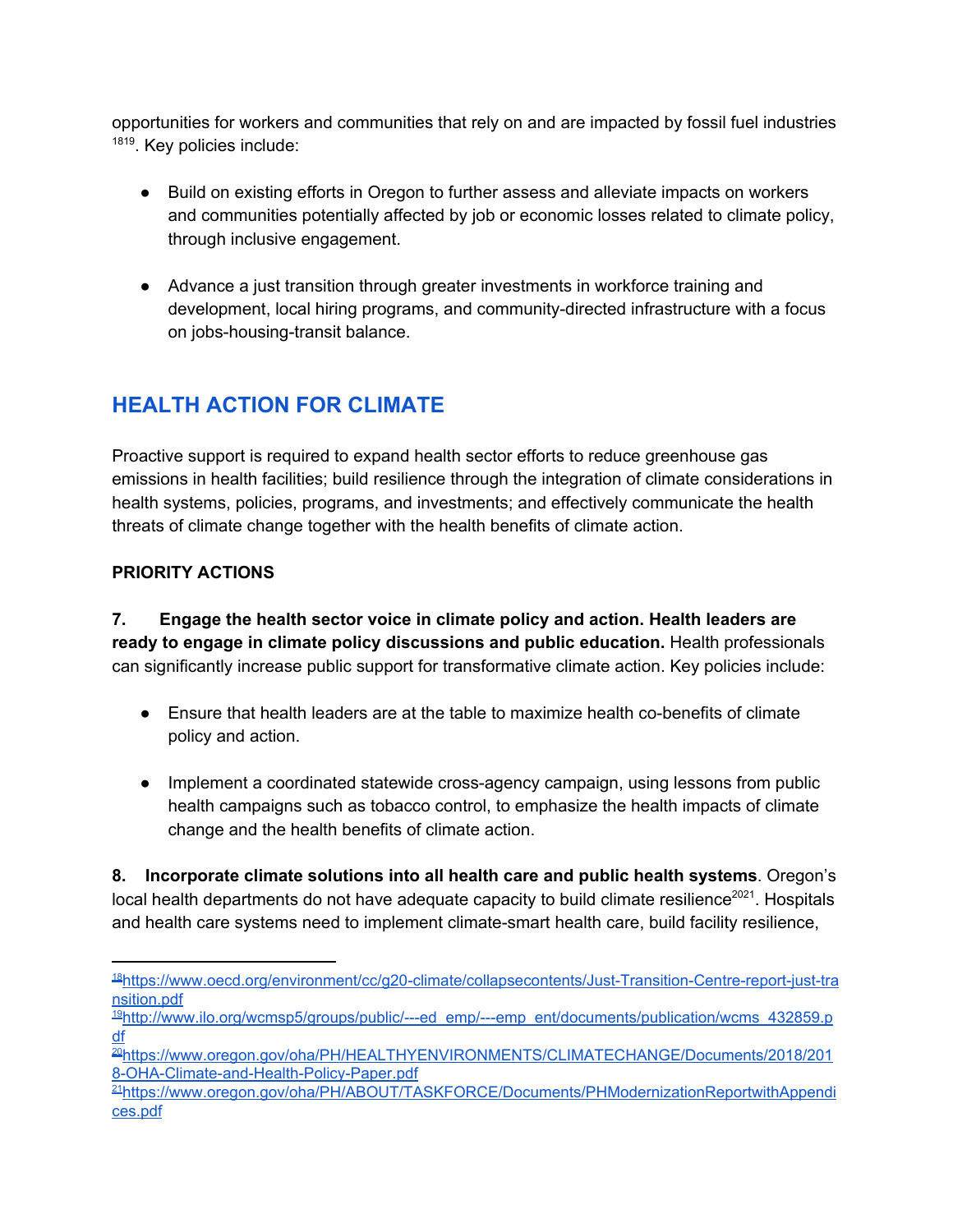and leverage their economic power to decarbonize the supply chain and promote equitable local economic development. Key policies include:

- Support state and local public health programs to work at the nexus of climate, health, and equity. Many health effects of climate change can be avoided through enacting changes in our policies, systems, and environments. Investing in our environmental public health infrastructure and early warning systems can help us prepare for projected health risks.
- Support policies to advance implementation of climate-smart energy, water, transportation, food, anesthetic gas and waste management practices in Oregon's health care facilities, including compatible health facility building codes.
- Develop incentives for CCOs, hospitals, and other providers to use low-carbon models of care, including population-based interventions that reduce the need for more intensive, environmentally impactful care.

**9. Build resilient communities in the face of climate change.** Climate change is a global phenomenon, but it is people and communities at the local level that experience its consequences. Climate and health action will be most effective when those most impacted have the voice, power, and capacity to be full partners in building a healthy, equitable, and climate resilient future. Key policies include:

- Meaningfully engage communities most impacted by climate change and poor health outcomes in the planning, policy development, and budgeting, giving them active roles and power in decision-making processes.
- Support adequate planning and funding to protect communities from the adverse health impacts of climate change, beginning with robust urban heat island mitigation through tree canopy, green space and availability of climate-adapted housing.
- Integrate health impact assessments of proposed state and local climate solutions and investments. A number of Oregon-specific studies address questions related to climate and health, but more work is needed to understand the economic value of health benefits and burdens of climate change and climate policy.

## **FINANCING CLIMATE ACTION FOR HEALTH AND HEALTH ACTION FOR CLIMATE**